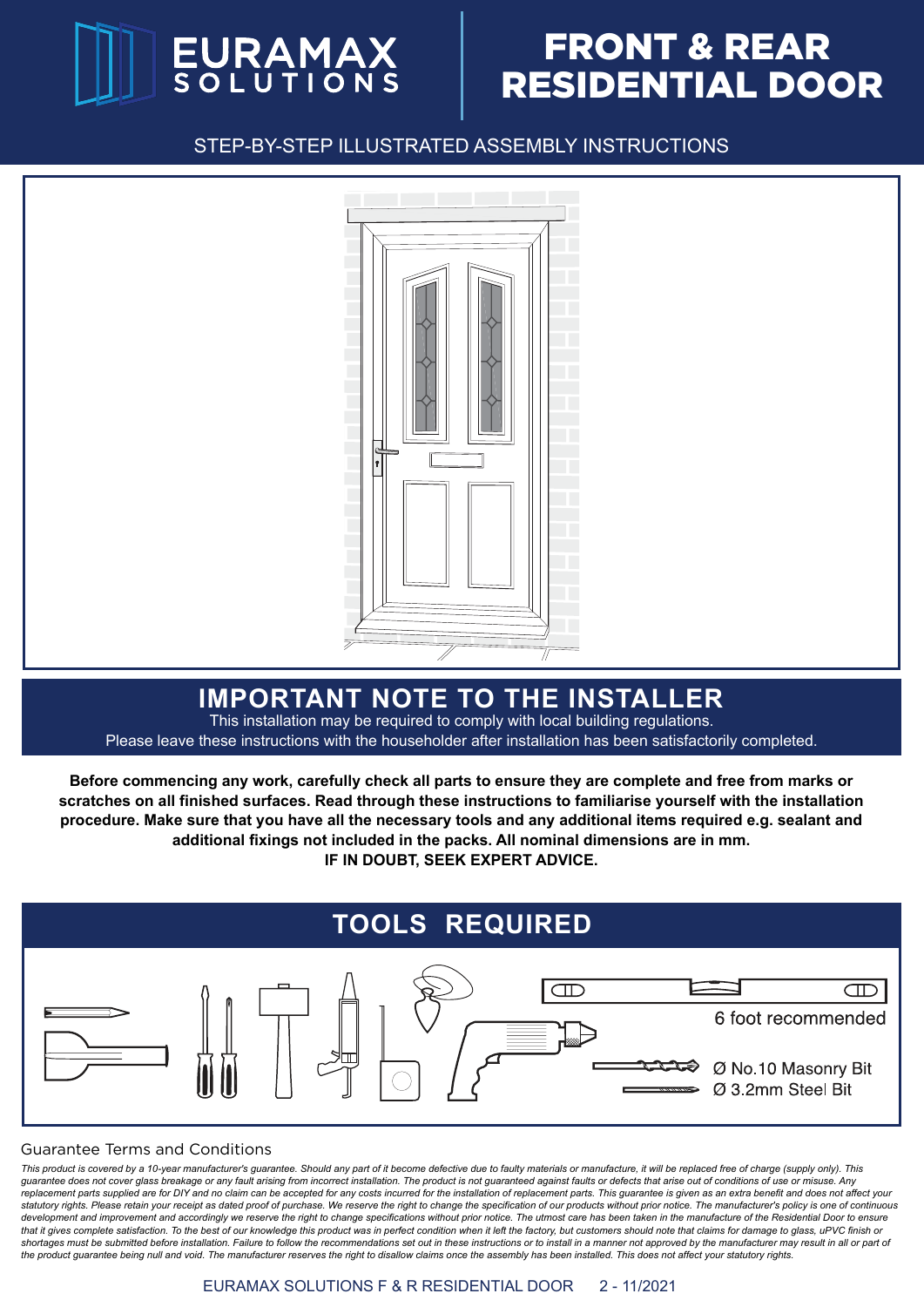# *Residential Door* **DOOR ASSEMBLY**

| <b>Item</b>  | <b>Description</b>                                                                 | Qty            |                                                                                        |
|--------------|------------------------------------------------------------------------------------|----------------|----------------------------------------------------------------------------------------|
| 1            | DOOR and FRAME ASSEMBLY                                                            |                |                                                                                        |
| 2            | <b>SILL</b>                                                                        |                |                                                                                        |
| 3            | END CAP for sill, right hand                                                       |                |                                                                                        |
| 4            | END CAP for sill, left hand                                                        |                | PACK <sub>1</sub>                                                                      |
| 5            | *COMPRESSION HINGE                                                                 |                |                                                                                        |
| 6            | *COVER for compression hinge                                                       |                |                                                                                        |
| 7            | HANDLE, inner                                                                      |                |                                                                                        |
| 8            | <b>LOCK SPINDLE</b>                                                                |                |                                                                                        |
| 9            | HANDLE, outer                                                                      |                |                                                                                        |
| 10           | LOCK CYLINDER, with keys<br>(*If supplied in place of centre hinge)                |                |                                                                                        |
|              | For convenience the fittings are supplied in packs                                 |                | PACK <sub>2</sub>                                                                      |
| as follows:  |                                                                                    |                |                                                                                        |
|              | Pack 1 contains                                                                    | Qty            |                                                                                        |
|              | HANDLES (Items 7, 8, 9)                                                            |                | 0                                                                                      |
| A            | LOCK CYLINDER (Item 10)<br>LOCK CYLINDER RETAINING SCREW                           | -1             | PACK <sub>3</sub>                                                                      |
| Β            | HANDLE FIXING SCREW                                                                | $\overline{c}$ |                                                                                        |
|              | Pack 2 contains                                                                    | Qty            |                                                                                        |
| $\mathsf{C}$ | FLAT PACKER, 2mm thick, black                                                      | 8              | PACK <sub>4</sub>                                                                      |
| D            | FLAT PACKER, 3mm thick, white                                                      | 8              |                                                                                        |
| Pack 3       | contains                                                                           | Qty            |                                                                                        |
|              | SILL END CAP (Items 3, 4)                                                          | $\overline{c}$ | Allen Keys                                                                             |
|              | *COMPRESSION HINGE (Item 5)                                                        | $\mathbf{1}$   | 2                                                                                      |
|              | *COVER for compression hinge (Item 6) 1<br>(*If supplied in place of centre hinge) |                | 3                                                                                      |
|              | Pack 4 contains                                                                    | Qty            |                                                                                        |
| $\mathsf E$  | SCREW, 4.3 x 40mm                                                                  | 12             |                                                                                        |
| F            | *SCREW, 4.3 x 25mm                                                                 | 4              |                                                                                        |
|              | ALLEN KEY, 5.0 A/F                                                                 |                | $\ast$<br>Certain doors are fitted with a compression hinge instead of a middle hinge. |
|              | ALLEN KEY, 6.0 A/F<br>(*For compression hinge if supplied)                         |                |                                                                                        |
|              |                                                                                    |                |                                                                                        |

To ensure that the door operates smoothly it is vital that the frame is installed correctly. The frame MUST be fitted plumb and square. Check with a spirit level of adequate length, by measuring the frame corner to corner diagonally to achieve an equal measurement, or by using a square. It is also recommended that the door is checked for bowing by using a long straight edge.

Ensure that the frame is not distorted when tightening the wall fixings by regularly measuring the door horizontally. Use packers as required to prevent bowing. It is recommended that during frame installation ALL aspects are double checked prior to the final installation as the operation of the door and lock will be affected if the frame is fitted incorrectly.

The doors always open outwards. Two people may be required to lift the frame into place.

#### **1 PREPARING THE OPENING**

#### **It is important that a suitable lintel is fitted above the opening.**

Cut brickwork with a 230mm diameter angle grinder (available from hire shops) and remove bricks using a cold chisel and hammer.

Alternative brick aperture sizes for the door are shown.

Fit a damp-proof membrane along the bottom of the aperture.





2090mm height **A**

**B** minimum width 925 front door 845 rear door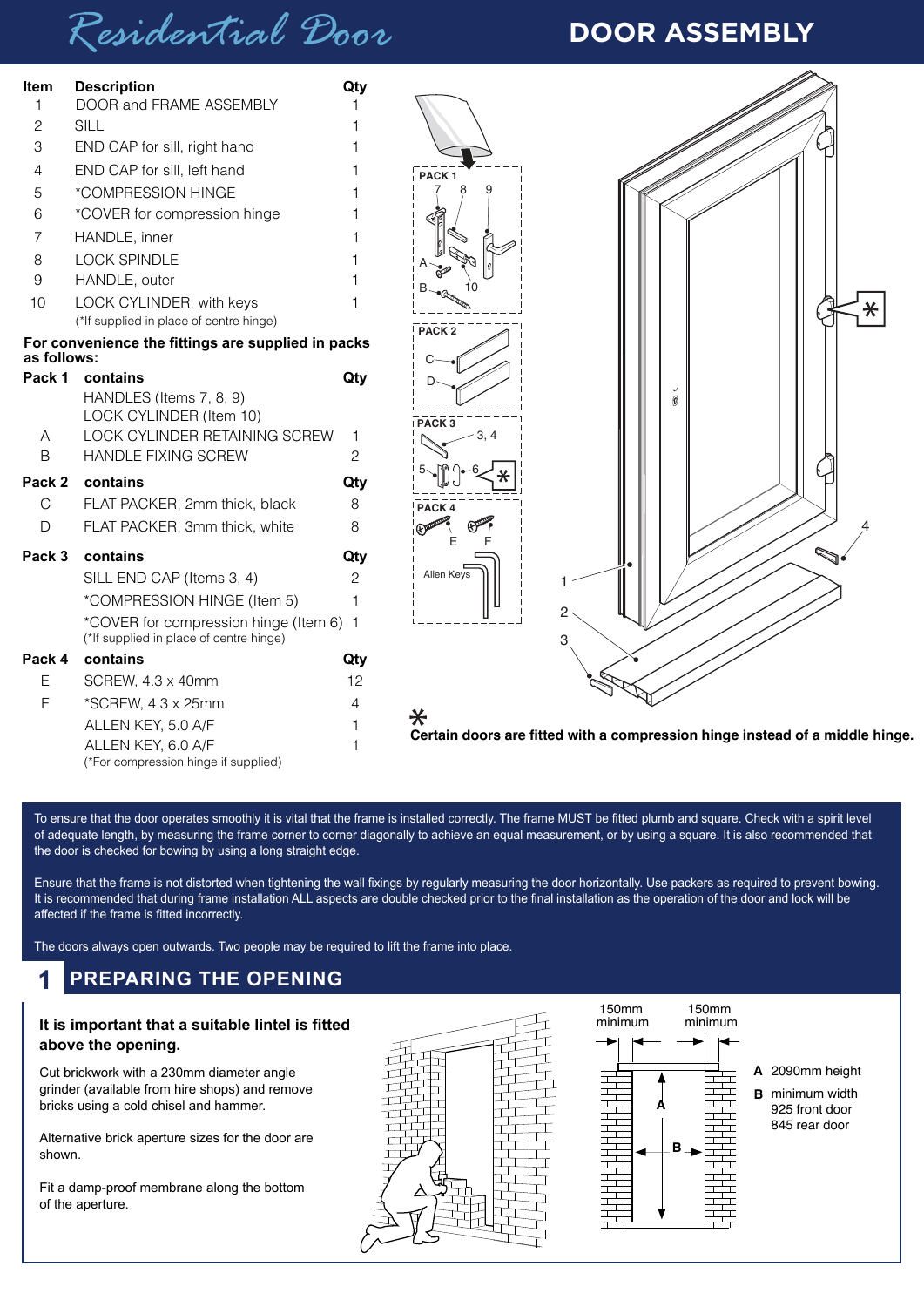#### **ASSEMBLING THE FRAME 2**

Lay out the frame and door assembly (1) and the sill (2) on an area of flat ground with a soft surface or on a dust sheet to avoid damage to the components.

If a compression hinge (5) is supplied, fit the compression hinge to the door at the two predrilled holes in line with the top and bottom hinges using two 4.3 x 25mm screws (F), taking care not to snap the two components apart.

**DO NOT FASTEN TO THE OUTER FRAME AT THIS STAGE.**

#### **3 APPLYING SEALANT**

a) Apply a bead of an all-purpose silicone sealant along the inner raised edges on the bottom rail of the frame (taking care not to block the drainage holes) and position the sill onto the frame.

b) Measure a distance of approximately 50mm from each end of the sill and mark with a pencil.

c) Drill through the sill and the frame with a 3.2mm drill at the marked positions and fix with two 4.3 x 40mm screws (E).

Coat the ends of the sill with silicone sealant and push the end caps (3, 4) into position.

#### **4 INSTALLING THE FRAME**

If there is sufficient space above the door frame to allow the door to be fitted later, installation of the frame may be achieved by one person by lifting the door off the hinges.

This should only be done if the space above the frame will allow the door to be lifted into position on the hinges.

a) Open the door and push the frame firmly into aperture.

b) Place equally spaced flat packers (C, D) under the sill to ensure that the door is level.

Check that the frame is plumb and square by using a spirit level and measuring the frame diagonally from corner to corner to achieve an equal measurement.

Check that the door frame is not bowed as this can cause problems later in the installation.

c) Using the 11.0mm diameter high speed drill bit, drill pilot holes through the frame towards the brickwork on both the verticals. The holes should be approximately 150mm from each corner and further holes 300mm apart.

Change to a 10.0mm masonry drill bit and continue drilling into the brickwork to the depth required to suit the wall fixings (not supplied).

d) Insert the flat packers where required between the frame and the wall to ensure that the jamb remains plumb.

Fix the frame using suitable fittings applicable to the type of wall construction.

Apply a bead of all-purpose silicone sealant under each screw head before tightening, taking care not to distort the frame when tightening (check the frame width regularly to ensure that the frame is even).

Re-check the installation as in b) before continuing.

If the door has been removed prior to fitting the frame, carefully rehang it by lifting it over the hinges ensuring that the hinge pins are in line before lowering the door onto them.

#### **5 GAP FILLING AND VENT CONTROL**

Fill any gaps between masonry and the frame; if the gaps are too wide, a proprietary expanded P.U. filler or foam rod may be used, prior to finishing with an all-purpose silicone sealant.



50 $n$ 







E

F